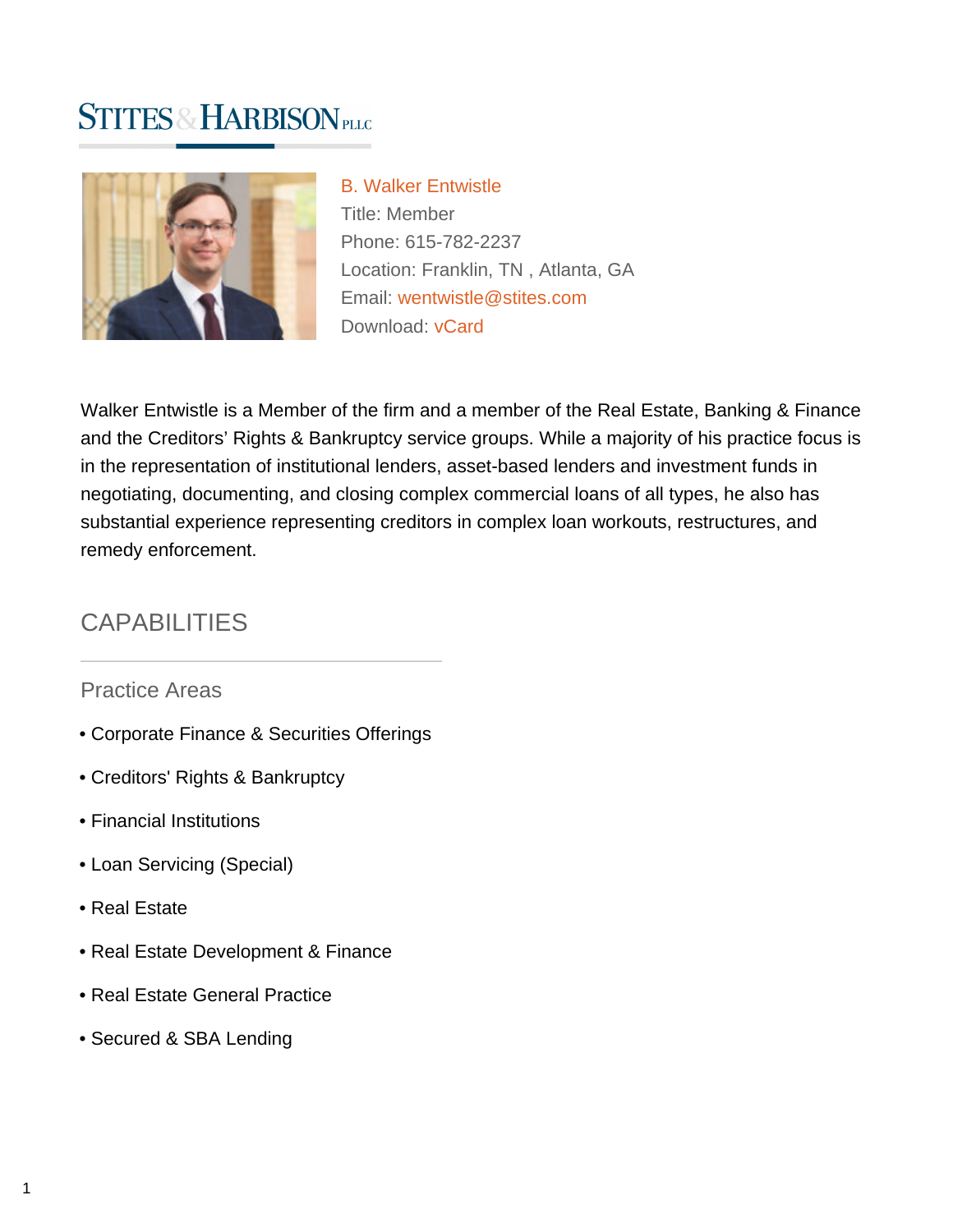# RECENT ASSIGNMENTS

- Represented regional and national lenders in numerous loans for the acquisition, development or refinance of commercial properties
- Represented lenders providing floor plan facilities and mortgage loans to automotive dealerships
- Represented lenders providing credit facilities secured by music catalogs and royalties
- Represented regional and national lenders providing credit facilities secured by business assets of corporate borrowers
- Drafted forms for use by lenders on commercial lending transactions of all types

#### BAR ADMISSIONS

- Georgia
- Kentucky
- Tennessee
- U.S. District Court for the Middle District of Georgia
- U.S. District Court for the Northern District of Georgia

## RECENT NEWS, ARTICLES & SPEAKING ENGAGEMENTS

• Stites & Harbison celebrates Groundhog Day ... again with Derby Jones Williamson Herald, February 10, 2022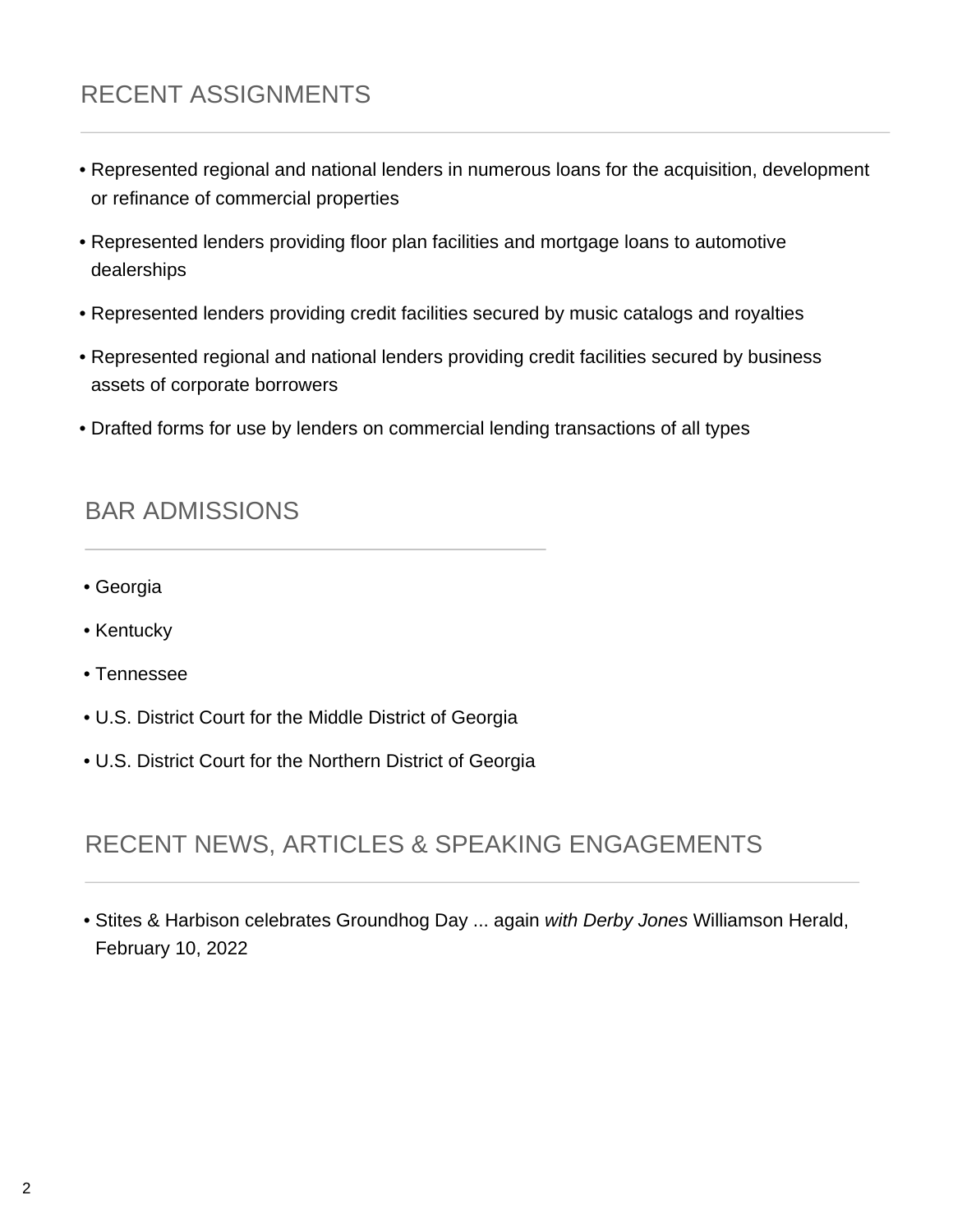## FIRM LEADERSHIP

• Nashville Office Recruiting Committee, Member

#### **MEMBERSHIPS**

- American Bar Association
- State Bar of Georgia
- Kentucky Bar Association
- Atlanta Bar Association
- Tennessee Bar Association
- Nashville Bar Association
- National Association of Industrial and Office Properties (NAIOP)

#### COMMUNITY INVOLVEMENT

- Leadership Franklin, Class of 2018-19
- Franklin's Charge, Inc., Vice-Chairman
- Battle of Franklin Trust, Board Member
- Franklin Battlefield Preservation Commission, Commissioner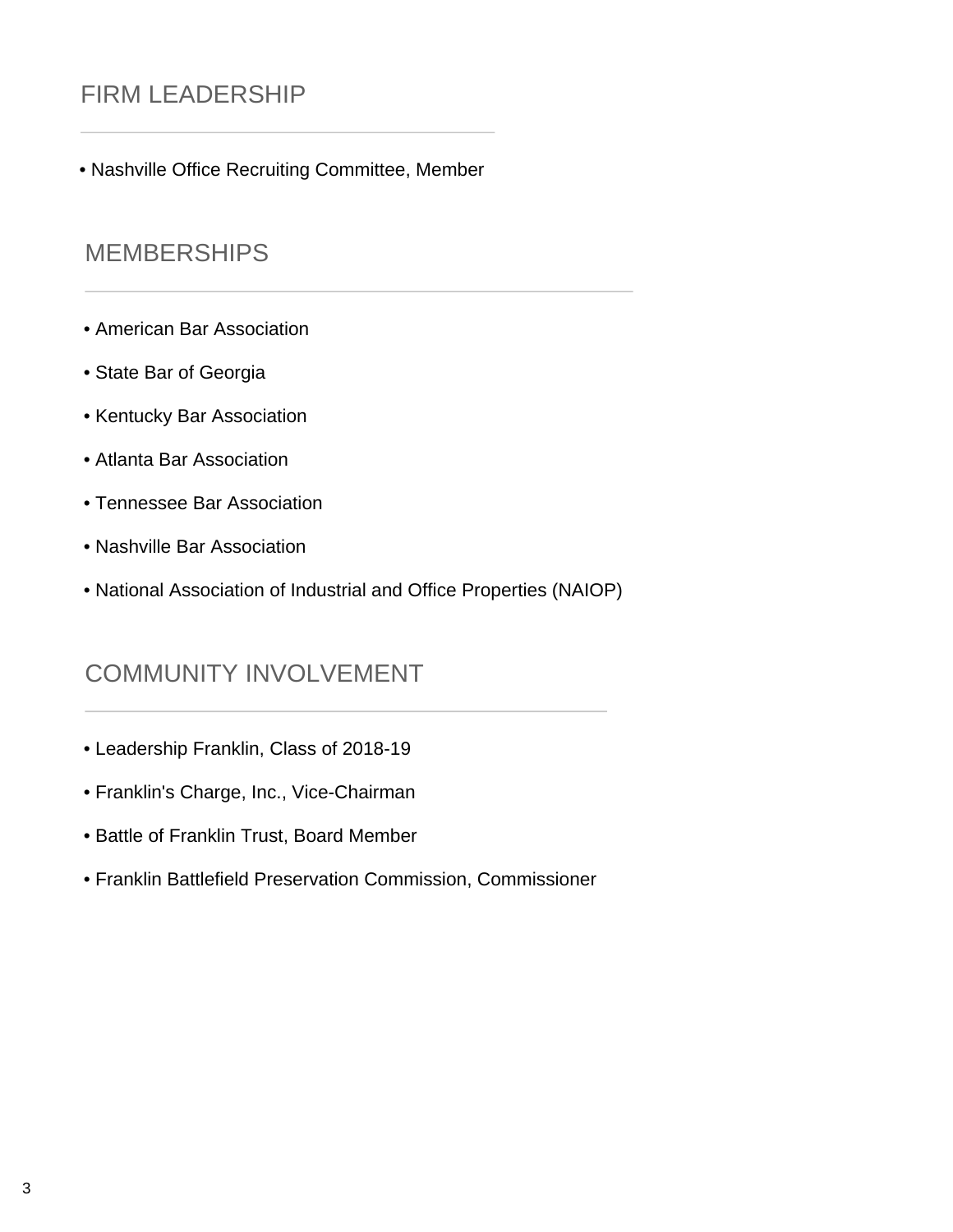Washington and Lee University School of Law J.D. cum laude 2007

- Environmental Law Society, Secretary, 2006-07

Sewanee: The University of the South B.A., History 2003

- Order of Gownsmen

- St. John's College, Oxford University, Study Abroad Program, Summer 2002

#### MORE THAN STITES & HARBISON

In the summer of 2006, Walker served as a summer clerk for the Hon. Boyce F. Martin, Jr., United States Court of Appeals for the Sixth Circuit. In 2005, he was a summer intern for Brown-Forman's in-house legal department.

## ACCOLADES

- Chambers USA, "America's Leading Lawyers for Business," Banking & Finance (2020-22) and Real Estate (2019-22)
- Best Lawyers in America®, Real Estate Law (2021-22)
- Mid-South Super Lawyers<sup>®</sup>, Rising Star (2019-21)
- Georgia Super Lawyers®, Rising Star (2014-19)